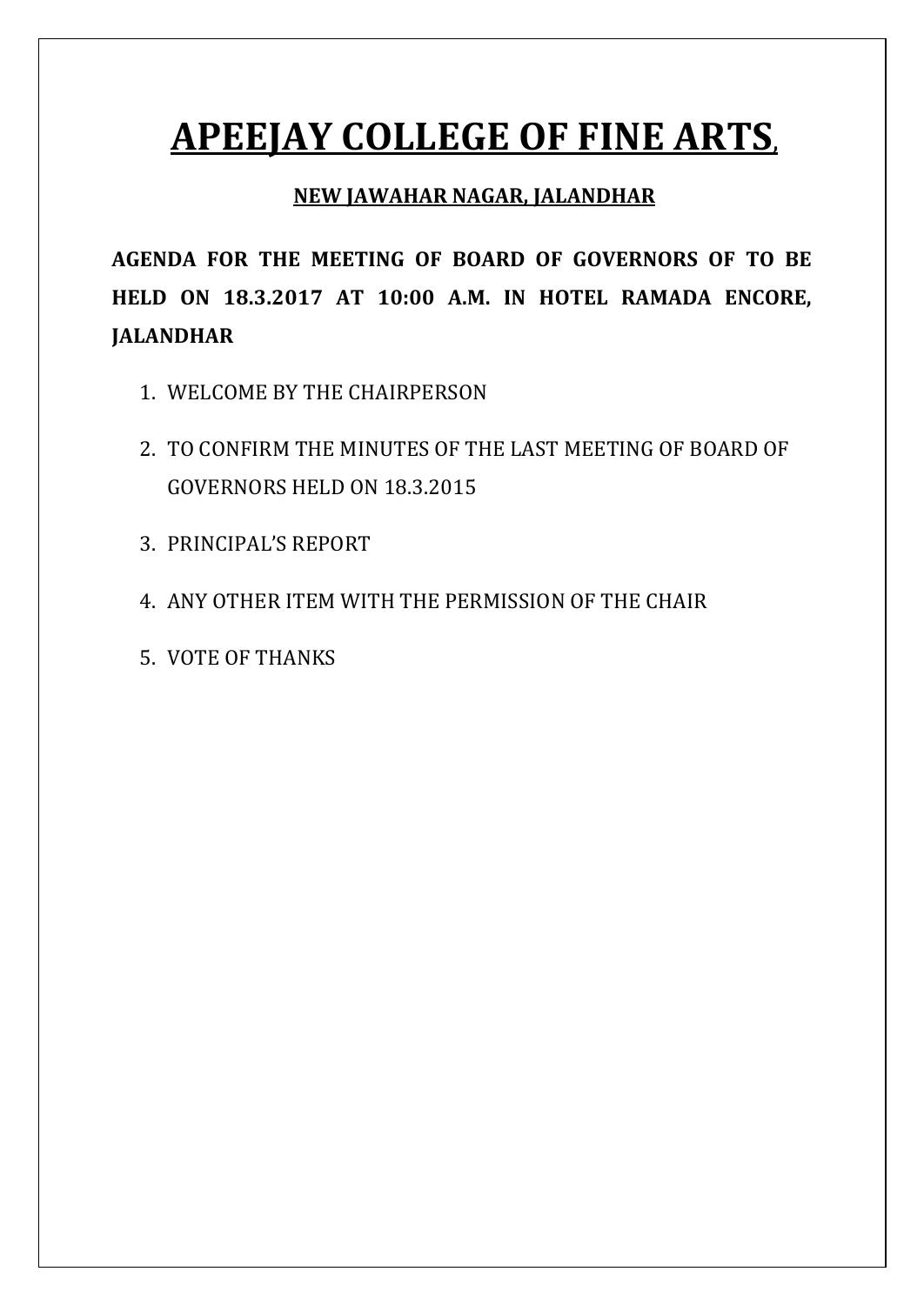### **3. PRINCIPAL'S REPORT**

My privilege to acknowledge the gracious presence **of Hon'ble Chairperson Mrs. Sushma Paul Berlia**, Co-Promoter & President, Apeejay Stya & Svran Group, President Apeejay Education Society, Co-Founder & Chancellor, Apeejay Stya University, **Mr. Vijay Berlia, General Secretary, Apeejay Education Society, Mr. Aditya Berlia, Member, BOG, Apeejay College of Fine Arts** and the worthy **Board Members**.

Before I post the august Chairperson and Board Members with the Annual Report of **Apeejay College of Fine Arts** for the session **2015-16**, I seek the significant moment to pay a glowing tribute to our worthy **Founder Chairman Dr. Stya Paul Ji** whose dream of providing quality education to the youth along with keeping them grounded to their rich cultural heritage, finds a befitting realization in the form of Apeejay College of Fine Arts, Jalandhar. Over the year, the college has evolved as a premier, multi-dimensional and multi-faculty co-education institution of Northern India under the noble and able administration of **Mrs. Sushma Paul Berlia** who has steered the course of **Apeejay Education Society** to unprecedented heights. The **Society** has been largely successful in its objective of promoting promising careers and bright future for the younger generations through its 29 quality education institutions across the country and Apeejay Stya University-India's First Industry Centric Liberal Arts University, focused on Research, Technology and Innovation; thereby contributing towards the creation of professionally responsible and morally endowed youth leading to the formation of a better society.

Here, I take the opportunity to congratulate the esteemed **Madam Mrs. Sushma Paul Berlia** who has recently been conferred with the **Outstanding Global Leader in the Field of Higher Education and Industry Award** by the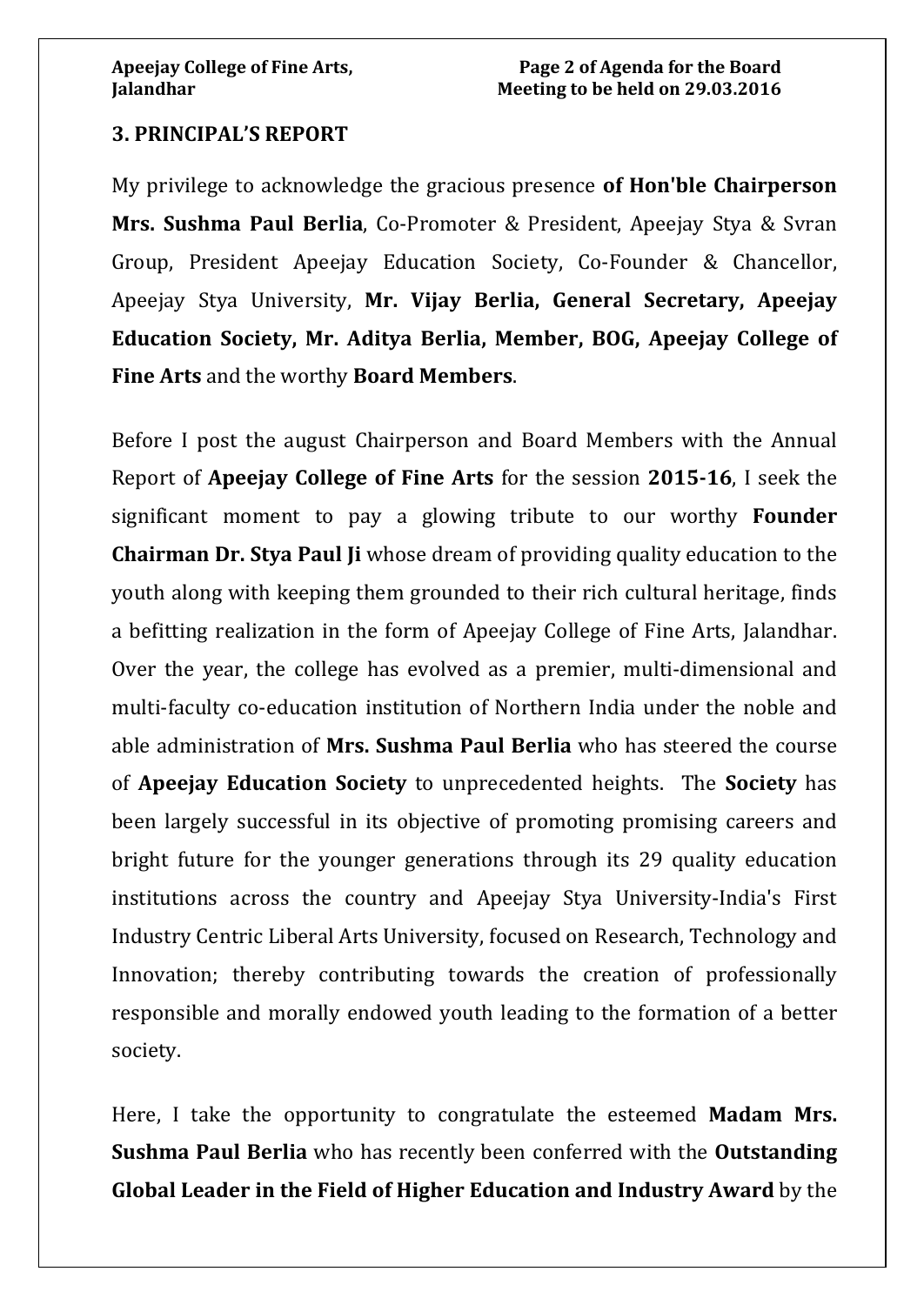### **Apeejay College of Fine Arts, Page 3 of Agenda for the Board Jalandhar Meeting to be held on 29.03.2016**

Confederation of Indian Industries (CII) at the 5th Global University –Industry Congress held in association with the All India Council for Technical Education (AICTE) and the Ministry of Human Resource Development (HRD). This latest felicitation has added yet another luminous feather in the glittering crown of **Mrs. Sushma Paul Berlia's** laudable accomplishments and exemplary contribution to the field of education and industry. We are indeed proud to be associated with such a versatile and multi faceted personality who is being recognized the world over as an iconic figure bringing the industry and academics closer for beneficial societal outcome. In the 41st year of **Apeejay College of Fine Arts, Jalandhar's** ongoing journey, we are seeking optimum inspiration from **Mrs. Sushma Paul Berlia's** valuable words which she delivered during the above mentioned Congress, **"Education cannot be outside the world in which we live. The plank of 'Employability v/s Education' is unfortunate as both ought to be like two sides of the same coin."**

It is this progressive global vision of worthy **Mrs. Sushma Paul Berlia** which has become the driving force of **ACFA** propelling it to spread its wings internationally and to generate a conducive professional atmosphere for ensuring employability to all its students in India as well as abroad. Thanks to **Madam Berlia's** sterling guidance, Apeejay Jalandhar has recorded an unprecedented phenomenal growth in the last five years by venturing into fruitful **International Collaborations and Exchange Programmes** in the fields of **Performing Arts and Design** involving both students and faculty.

### **COLLEGE PROFILE**

On account of ACFA Jalandhar's laudable achievements and accomplishments in the fields of Research, Academics, Consultancy and Extension Activities, **University Grants Commission, New Delhi** and **National Accreditation**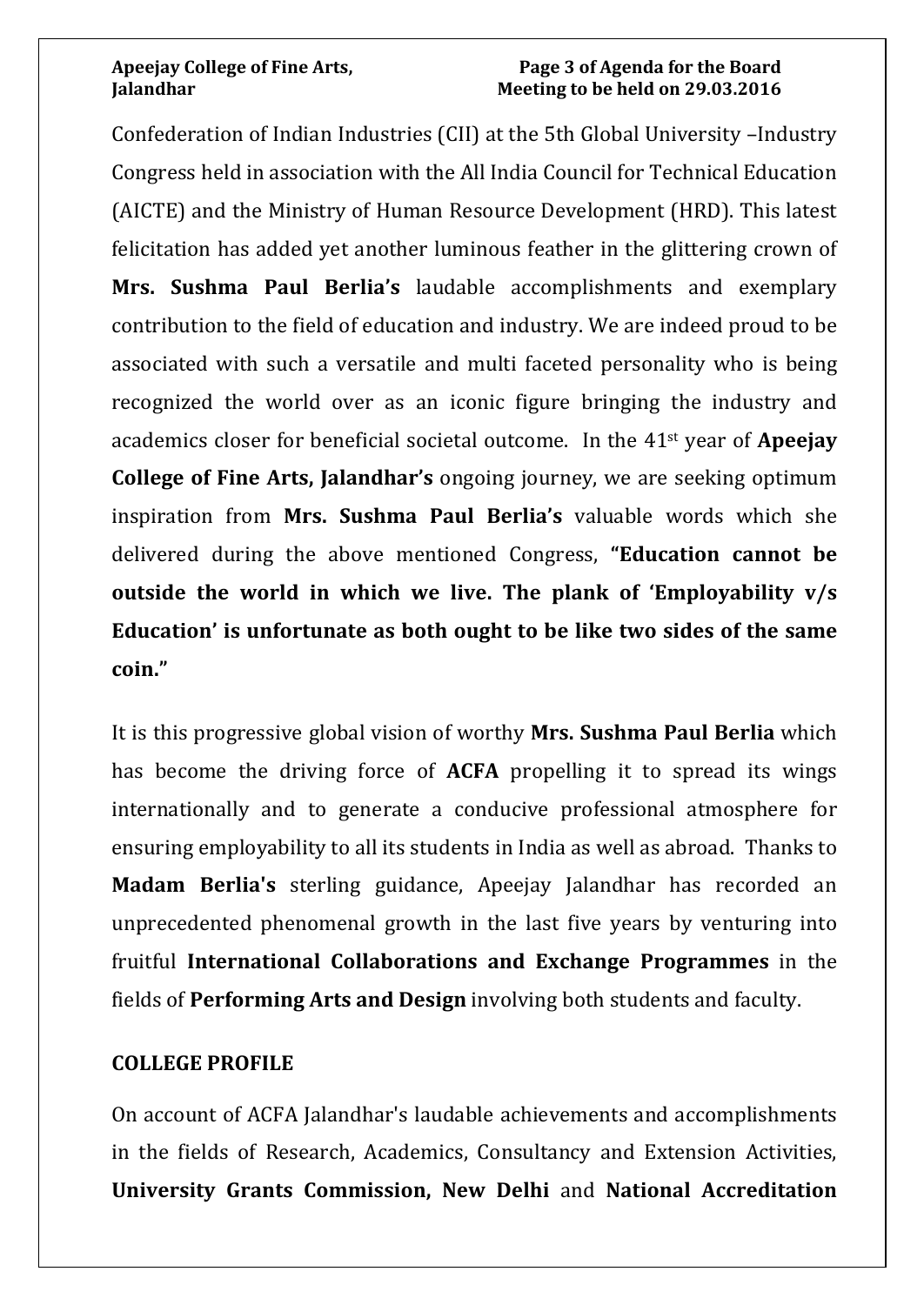**and Assessment Council, Bangalore** have bestowed on it the status of **College with Potential for Excellence** and the **Highest Grade 'A'**  respectively**---**a rare honour for any educational Institution. As mentioned in the report for the last session, we are significantly working towards the third phase of reaccreditation by NAAC as also for the Centre of Excellence Status for the College by UGC.

### **CURRENT DATA**

At present, there are five faculties, 24 Departments, 43 Permanent Faculty Members, 66 Contractual Faculty Members and 22 Non-Teaching Staff.

### **ACADEMIC ACHIEVMENTS** *(Annexure – I, Page 14-27)*

Apeejay Jalandhar strives for achieving academic excellence for its students. This session some outstanding student-achievements include:

|   | S. No. Title                                            | <b>Number</b> |
|---|---------------------------------------------------------|---------------|
|   | Number of University Toppers (1 <sup>st</sup> Position) | 18            |
| 2 | Number of University Positions (Top 10)                 | 124           |
| 3 | Number of University Positions (Top 20)                 | 88            |
| 4 | <b>Number of First Divisions</b>                        | 1169          |
| 5 | Participations in sports events                         | 12            |
| 6 | Number of Extension Activities                          | 22            |
| 7 | Number of Students placed in and outside the campus     | 47            |

## **STUDENTS DATA 2014-15** *(Annexure –II, Page 28-30)*

I would like to present before you the student data for the session 2015-16.

| S. No.      | <b>Title</b>                                          | <b>Number</b> |
|-------------|-------------------------------------------------------|---------------|
|             | Total No. of students                                 | 2295          |
| 2           | Foreign students                                      |               |
| 3           | Students from rural background                        | 4.85%         |
| 4           | % of women students                                   | 49.27%        |
| $5^{\circ}$ | % of boys students                                    | 50.73%        |
| 6           | No. of Student Bodies                                 | 16            |
| 7           | No. of student volunteers in various student bodies   | 347           |
| 8           | Students involved in Earn while Learn scheme          | 52            |
| 9           | No. of students participating in Youth Festivals      | 122           |
| 10          | No. of students participating in International Events | 17            |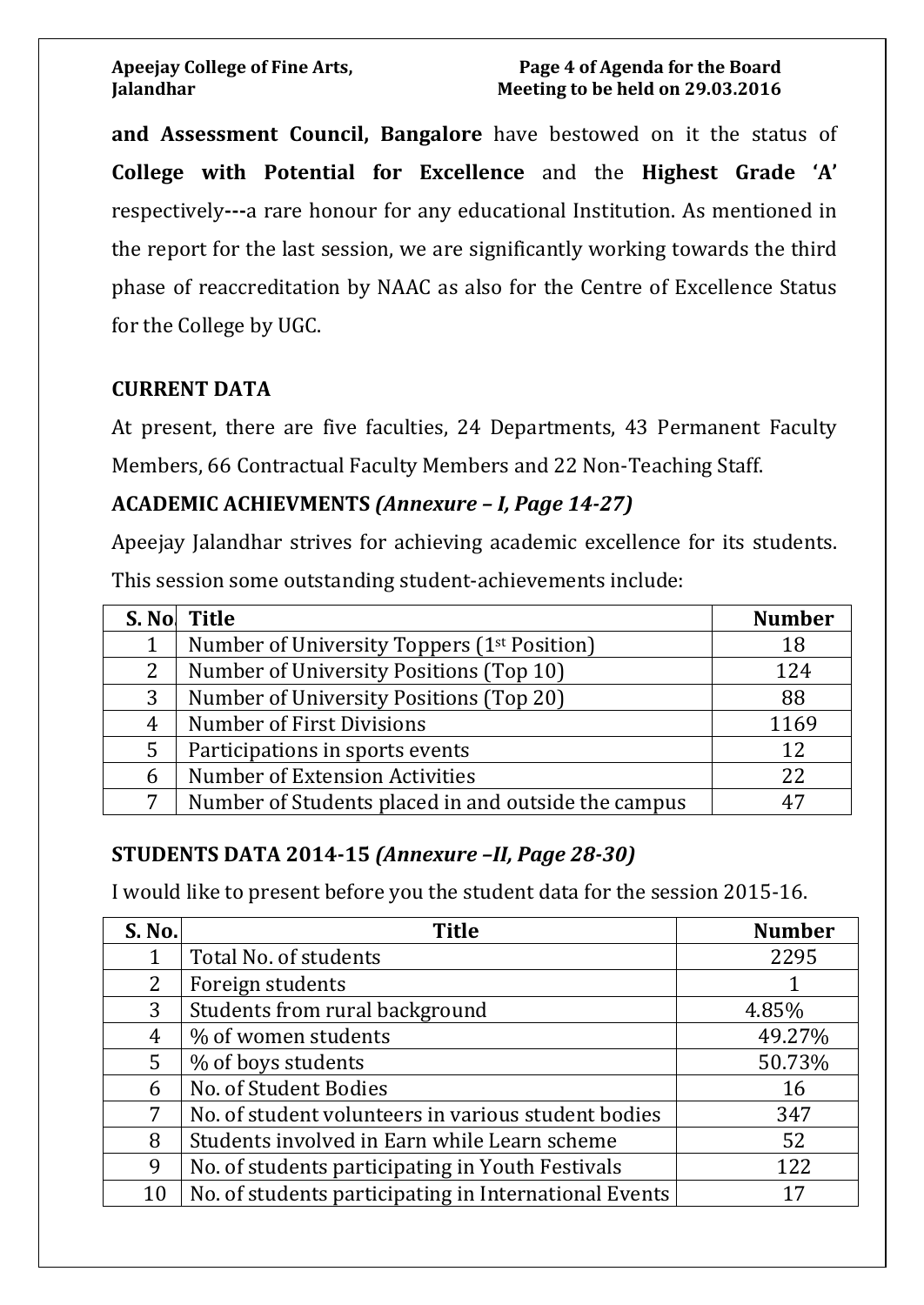### **TEACHING FACULTY** *(Annexure – III, Page 30-53)*

Apeejay's faculty comprises seasoned artistes and adroit scholars who keep themselves abreast of the latest developments in their respective fields through consistent Research work and participation in **Conferences, Refresher Courses, Seminars and Faculty Development Programmes.** It is a matter of great satisfaction that our faculty is constantly engaged in fruitful academic edification through attaining degrees like Ph.Ds and D. Lit. In this session, as many as **four** of the faculty members have received their respective **Ph.D. Degrees** and **one D. Lit. Degree.**

| S. No. | <b>Title</b>                                                            | <b>Number</b>  |
|--------|-------------------------------------------------------------------------|----------------|
| 1.     | <b>Total No. of Teachers</b>                                            | 109            |
| 2.     | Total No. of Ph.D's and M. Phil's                                       | 39             |
| 3.     | Teachers with NET/UGC cleared                                           | 36             |
| 4.     | <b>Research Scholars</b>                                                | 15             |
| 5.     | <b>Research Guides</b>                                                  | 5              |
| 6.     | Teachers with publication of Books                                      | $\overline{2}$ |
| 7.     | <b>Members of Academic Bodies</b>                                       | 17             |
| 8.     | Publications in International Journals                                  | 7              |
| 9.     | Publications in International Seminars/ Conferences/<br>workshops       | 12             |
| 10.    | Publications in<br>Seminars/<br>Conferences/<br>National<br>workshops   | 24             |
| 11.    | National/International Exhibitions/<br>Participation<br>in<br>Workshops | 12             |
| 12.    | Teachers who have been awarded and recognized                           | 4              |
| 13.    | Teachers engaged in consultancy services in India                       | 13             |
| 14.    | Teachers engaged in Extension Activities                                | 19             |
| 15.    | Teachers who have attended Refresher / Orientation<br>courses           | 2              |

## **COURSES** *(Annexure –IV, Page 54)*

**What sets Apeejay apart** from most Institutions is the rich variety of courses being offered here smoothly under one roof, ranging from the traditional to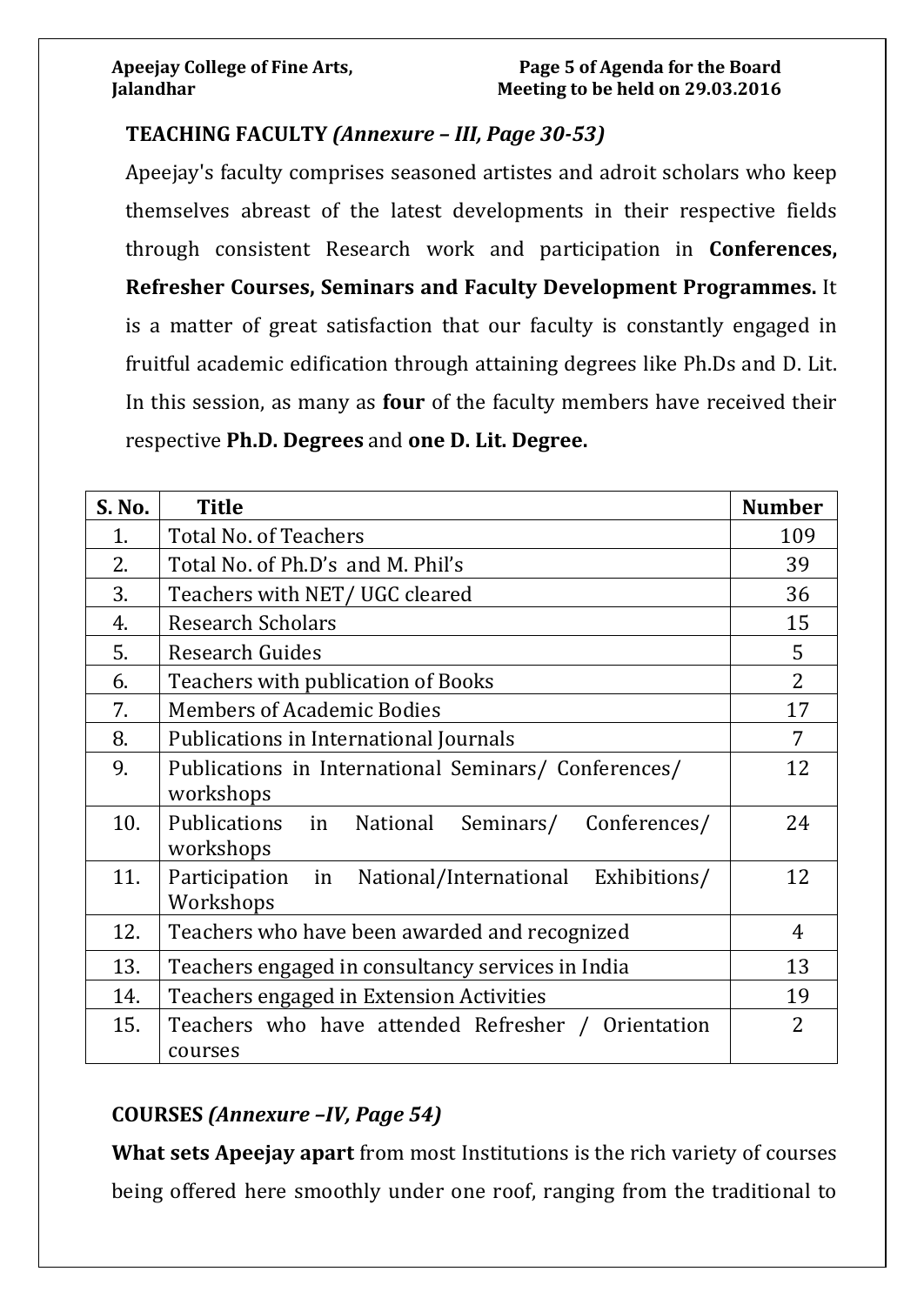the most techno savvy ones. **Apeejay was the first institution to introduce 4 year professional degree courses in Design, Multimedia, Applied Arts with specializations in Fashion, Textile, Interior, Film Production, Editing, Visual Communication respectively**. The college also offers highly technical and skill oriented courses in various streams of **Visual Arts, Performing Arts, Theatre and Stage Craft, E-Commerce and Digital Marketing, Social Sciences, Commerce, Computer Sc., Physiotherapy** to name a few.

Recognizing our strength and potential, UGC has given us an opportunity to introduce some innovative courses pertaining to emerging areas which are highly in demand by the industry and the market. This session UGC has granted us 2 new courses viz. **B.Voc. (E Commerce and Digital Marketing) and B.Voc. (Contemporary Forms of Dance).**

### **INFRASTRUCTURE**

Coming to the infrastructural facilities, I owe a word of special gratitude to Madam President for providing the best even in terms of infrastructure to ACFA, Jalandhar making it distinctly stand apart from the rest of the Institutions in and around Jalandhar. The college has been laced with the most modern and latest equipment and adequate infrastructure to create an ideal teaching-learning ambience. This year, **three e-class rooms** have been created for the Commerce Department. The Interior Designing Department has also received a fillip with the introduction of the latest updated **engraving machine** to facilitate the students with 2D and 3D creations. Previously external aid had to be sought for finishing, engraving and polishing the furniture created by our students for display in the exhibitions. With the introduction of the engraving machine our workshop has become self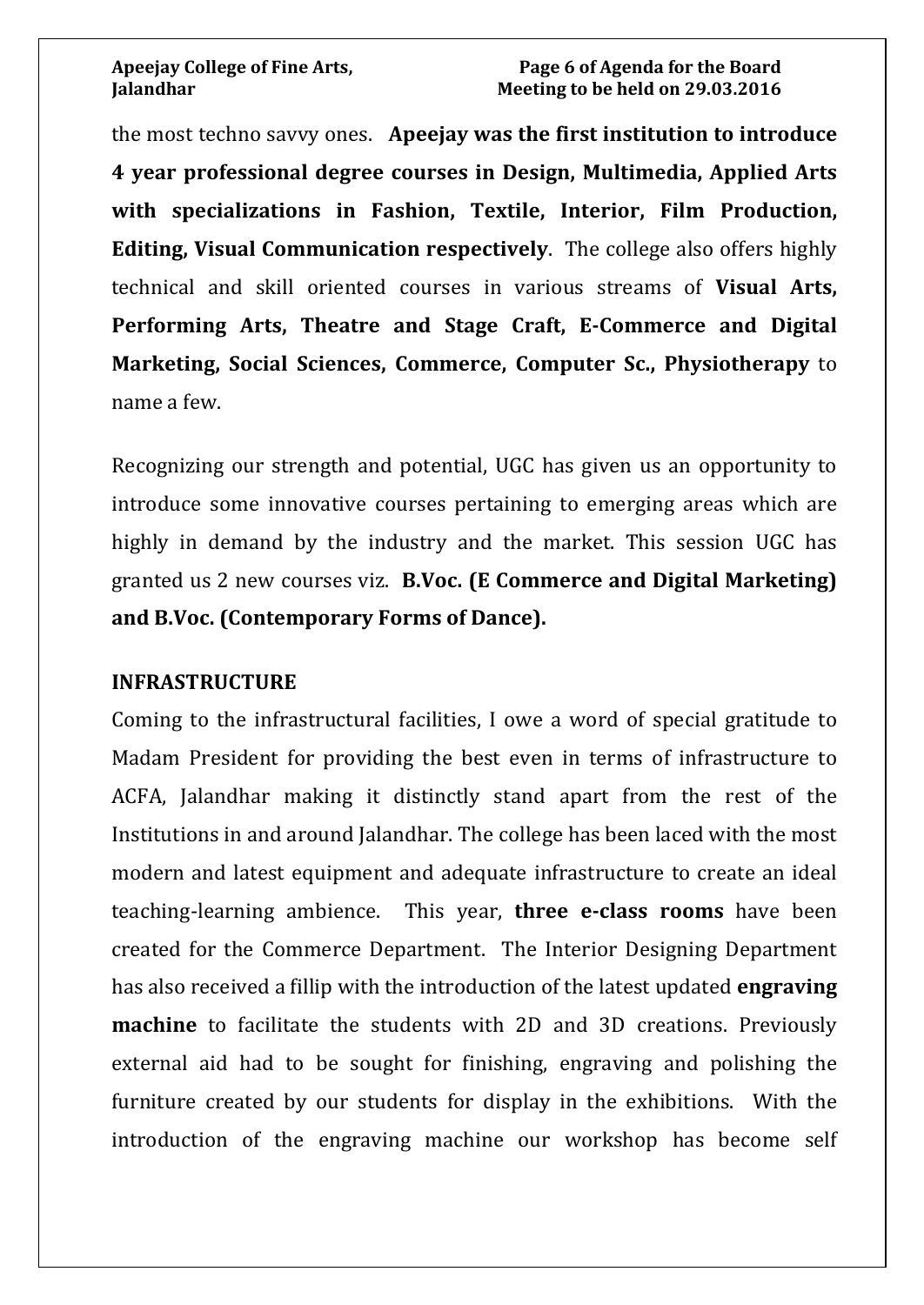sufficient and the furniture created by our students in this session which is presently on display is **complete in-house production.**

### **LIBRARY**

Well stocked computerized libraries with access to British Library Services. LCD monitors have been installed for students to have access to UGC Programmes in working hours.

| Books as on 31.3.2015   | 14472 |
|-------------------------|-------|
| Addition during 2015-16 | 127   |
| Total                   | 14599 |

147 books have been ordered and will be added in the library shortly.

**A PROMOTER OF INDIAN ART AND CULTURE** *(Annexure – V, Page 55-57)*

Standing true to the vision of the worthy **Founder Chairman, Dr. Stya Paul Ji** , Apeejay endeavours to **promote, propagate and preserve** Indian Art and Culture not only in India but also abroad. The college regularly organizes Art and Craft Workshops, Seminars and Exhibitions in which skilled craftsmen and artisans are invited to give a first-hand experience of their techniques to our students. Our students actively undertake research projects in collaboration with industry and craftsmen in an endeavour to revive the fading art and crafts and the traditional folk instruments of India, and Punjab in particular. Our faculty and students are also invited to participate in prestigious art related **Seminars, Workshops and Conferences** organized in India and abroad. In recognition of the unique talent of our students, some of our upcoming artists are invited to participate in the noted **Harivallabh Sangeet Sammelan.**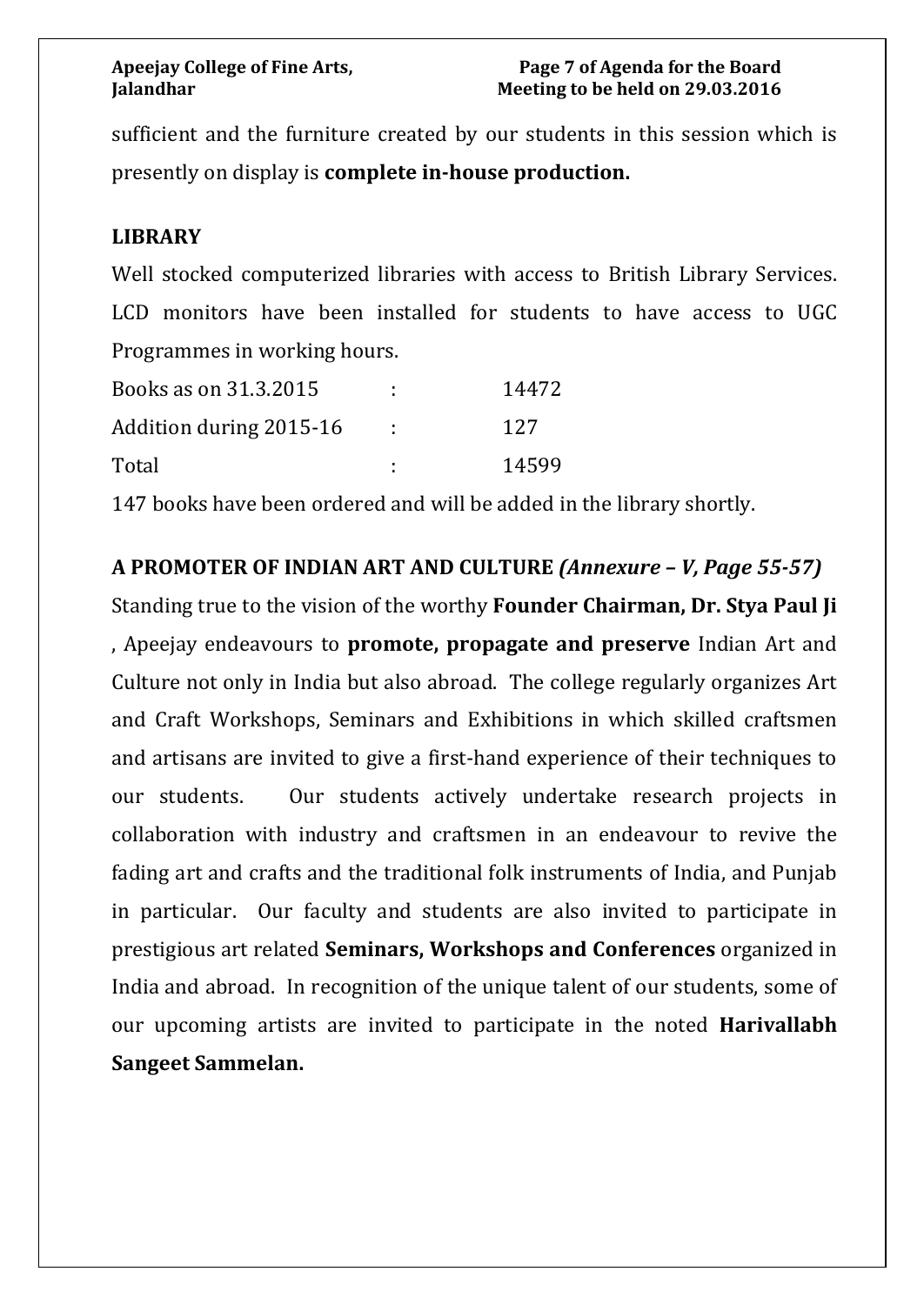# **A UNIQUE AMALGAMATION OF TRADITION AND MODERNITY**  *(Annexure – VI, Page 58-59)*

Taking care of the age-old rich and pristine culture of our nation, Apeejay offers traditional courses in Fine Arts like Instrumental Music, Vocal Music, Dance, Painting and Sculpture in proper 'Guru-Shishya Parampara'. Keeping abreast of the ultra-modern pace of contemporary times, the courses ranging from Commerce and Management, I.T. & Mobile Technology, Multimedia and Filming to the Vocational courses in Theatre and Sound Technology are also being administered under one roof. Such a judicious yet rare blend of tradition and modernity makes Apeejay shine with a distinguished luster in the realm of quality education.

### **PUBLICATION OF REFREED DEPARTMENTAL JOURNALS**

With its commitment to the course of promoting research work, Apeejay College has been leaving no stone unturned in doing its bit by contributing to quality research. It makes me feel heartened to announce that 4 departments of the College are regularly focusing on promoting research through their annual research journals. This year also:

**Ambrosia** was launched by the Department of English, dedicated to the Literature, Performing and Visual Arts and **Envision** by the Department of Commerce, **Descriptio** by the Department of Design and **Apeejay Journal of Computer Science and Applications** by the Department of Computer Science.

### **CHAMPION IN YOUTH FESTIVALS** *(Annexure VII, Page 60-61)*

• True to its winning streak and victorious legacy, this Session also Apeejay, Jalandhar has emerged as a Champion in Youth Festivals at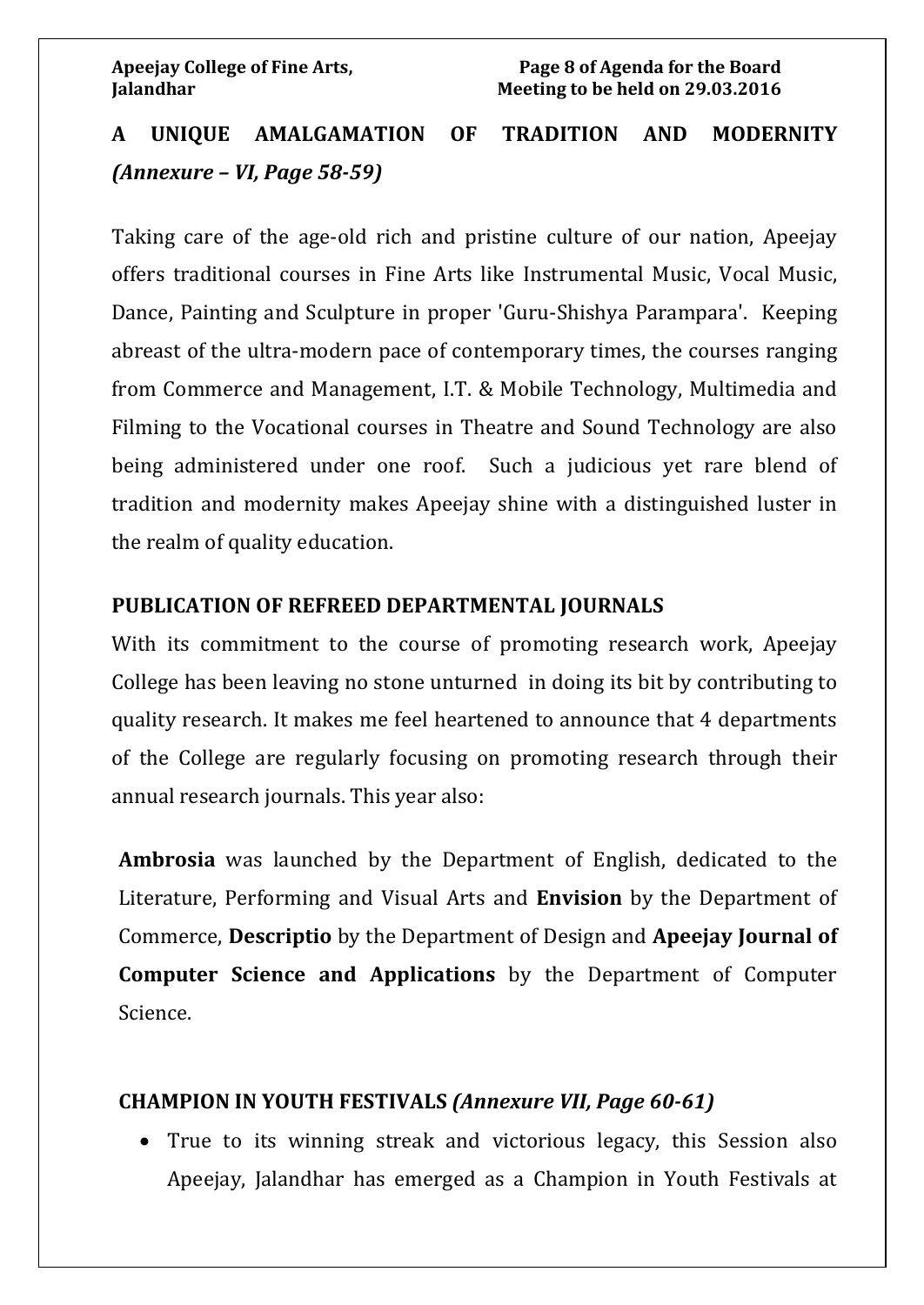Zonal and Inter Zonal Level. We have created history by bagging the GNDU Youth Festival Championship for the 15th time beating 75 colleges affiliated to GNDU. It has stood **first** in 15 items, **second** in 9 items and **third** in 1.

- At the National Youth Festival, our college represented GNDU in 7 items out of 8 in which GNDU participated.
- The College was selected by Ministry of Cultural Affairs, India to represent the country in the **9th South Asian University Festival (SAUFEST)** which was organized at Babasaheb Bhimrao Ambedkar University, Lucknow from 25th February to 29th February 2016 by the Association of Indian Universities' (AIU).

### **SPORTS**

For the holistic development of the personality of the students, sports facilities are provided to the students. In this session, our students participated in various inter-college events like Chess (Men), Badminton (Men), Air Pistol 10 meter (Men) and their performances won accolades.

# **INTERNATIONAL COLLABORATIONS AND PROGRAMMES**  *(Annexure VIII, Page 62-63)*

As mentioned at the outset, another distinguishing feature of Apeejay, Jalandhar is the ample global exposure provided to the students through **International Collaborations** and **Exchange Programmes** with **Willem de Kooning Academy, Rotterdam, Netherlands, Codarts, and International Centre of Performing Arts, Netherlands, Chengdu Textile College, China and Khalsa Association, Singapore**.

In this session, an Exchange Programme of 10 days was held in Chengdu Textile College, China from 20 to 29 September 2015. It was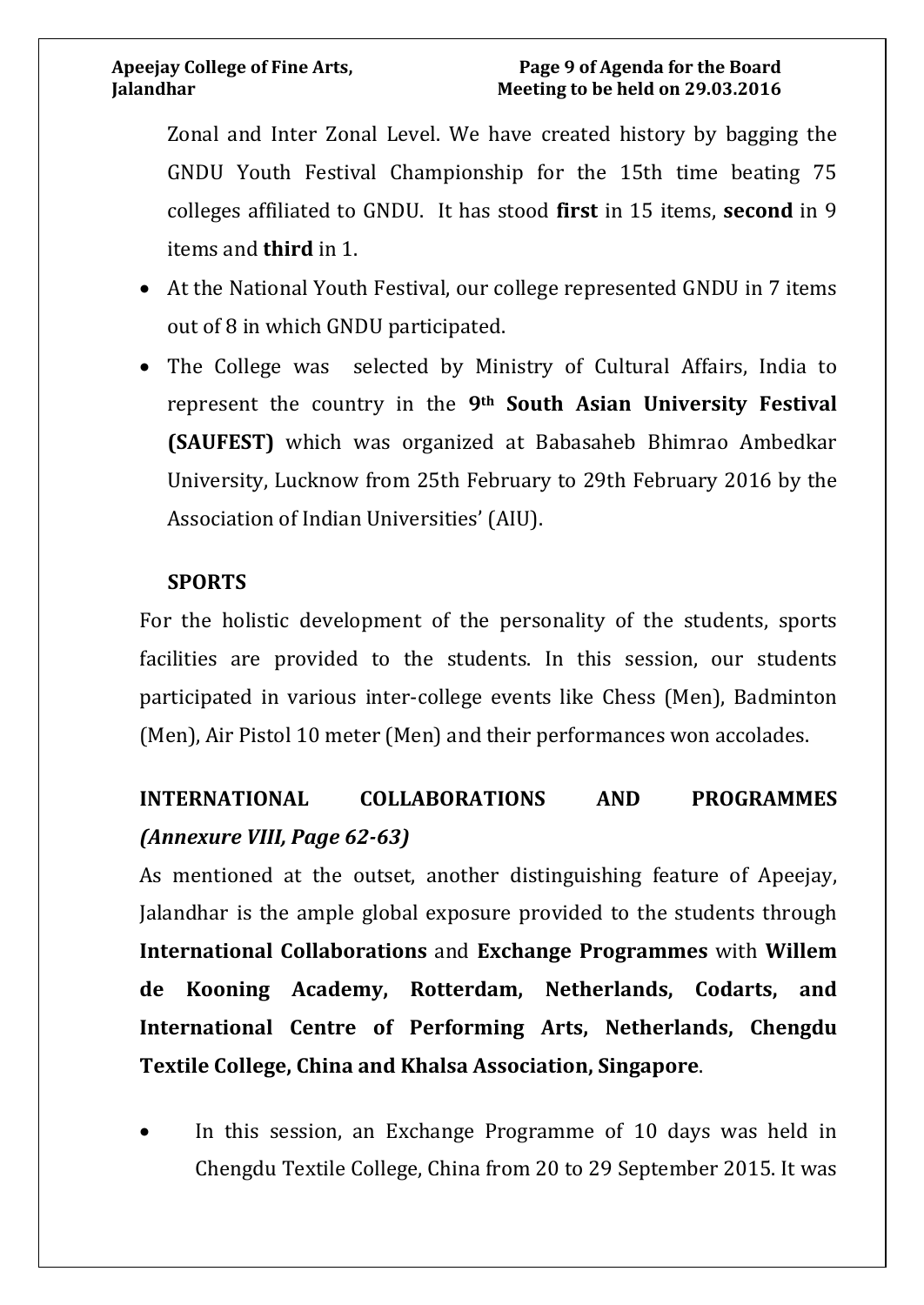### **Apeejay College of Fine Arts, Page 10 of Agenda for the Board Jalandhar Meeting to be held on 29.03.2016**

a greatly edifying and learning experience for the students and faculty from Design Department who visited China to participate in the programme. Our students showcased Indian Textiles in both Traditional as well as contemporary styles at the **Fashion Show** in which students from five countries (China, India, Laos, Thailand and Indonesia) participated.

• Our student Shivani Joshi of M.A. (Dance) was invited to **Portland**, **America** to give a Kathak Performance at Sangeet Kala Kendra, America.

### **APEEJAY'S ALUMNI** *(Annexure – IX, Page 64)*

Year after year, Apeejay College has contributed significantly to the **films, television and fashion industry** through its host of very successful alumni such as **Comedy King Kapil Sharma, actors Karan Kundra, Sugandha Mishra, Surbhi Jyoti, Gunjan Walia, Singers Jasbir Jassi and Yuvraj Hans and models Seep Taneja, Nitin Chauhan** to name a few. Our alumni have also been bringing laurels to their alma mater by doing exceedingly well in other fields such as **Administrative Services, Banking, Marketing, Teaching, Photography and Physiotherapy etc.**

### **INTERDISCIPLINARY APPROACH**

Apeejay's tradition of fostering an interdisciplinary approach adds to the richness of the academic and cultural fabric of the College. A stimulating atmosphere is thus generated for the students with most befitting results as can be seen in the host of outstanding activities arranged by the different departments of the college working together in perfect synchronization and creating wonders on the stage of Apeejay and on other platforms outside the College. Students from any stream can get knowledge from any department in their free periods. This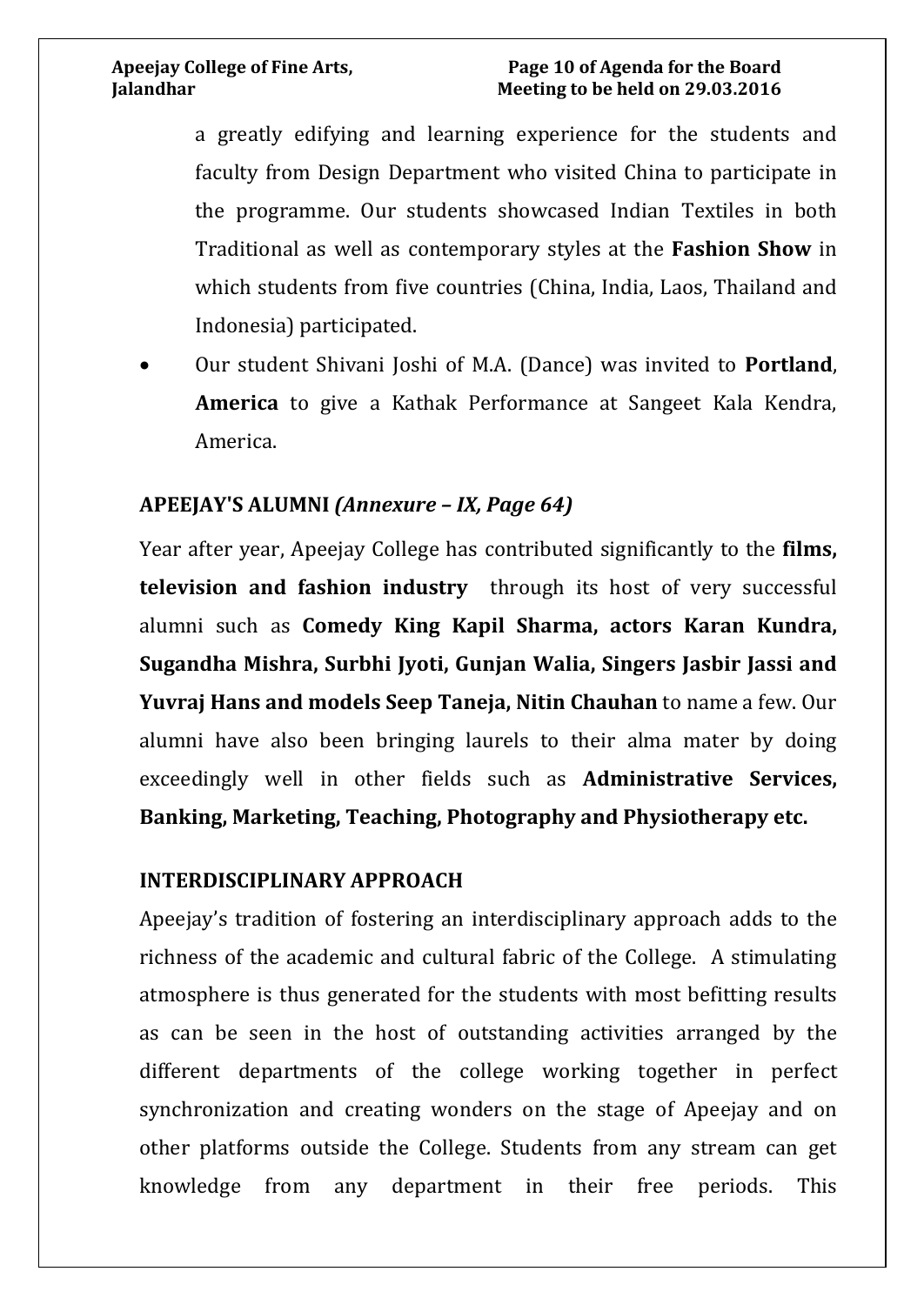interdisciplinary flow of knowledge ensures a cutting edge for our students enabling them to carve a successful niche for themselves in the competitive world.

## **COLLEGE ACTIVITIES** *(Annexure – X, Page 65-71)*

For the holistic development of personality of the students several programmes are organised in the college on a regular basis.

# **STUDENTS ACHIEVEMENTS** *(Annexure –XI, Page 72-73)*

Here I would like to cite a few examples of the students who have done exceptionally well in their respective fields and have brought laurels to Apeejay in this session.

- **Anadi Mishra** was selected as best performer at **SAUFEST.** He created music for all the music items in Youth Festival.
- **Sumeet Heer** was selected to represent **GNDU** in **SAUFEST** held at **Ba[basaheb Bhimrao Ambedkar University, Lucknow](http://www.bbau.ac.in/)** from **25th February to 29th February 2016 for Poster Making**.
- **Manpreet Singh**, student of **Department of Design** was awarded a cash prize of **Rs. 11000** and certificate by **Lalit Kala Akademi** for participating at **State Level Competition** under the category **(Graphics; Wood cut Relic/Printing)**
- **Sanyam Nanda**, student of **Department of Design** got admission in **George Mason University America** for pursuing **Master's degree**.
- **Amandeep Singh** of B.A. was declared **Mr. Punjab** by **PTC Channel**
- Around 10 students of the College have cleared their C.A. this session, again a rare achievement.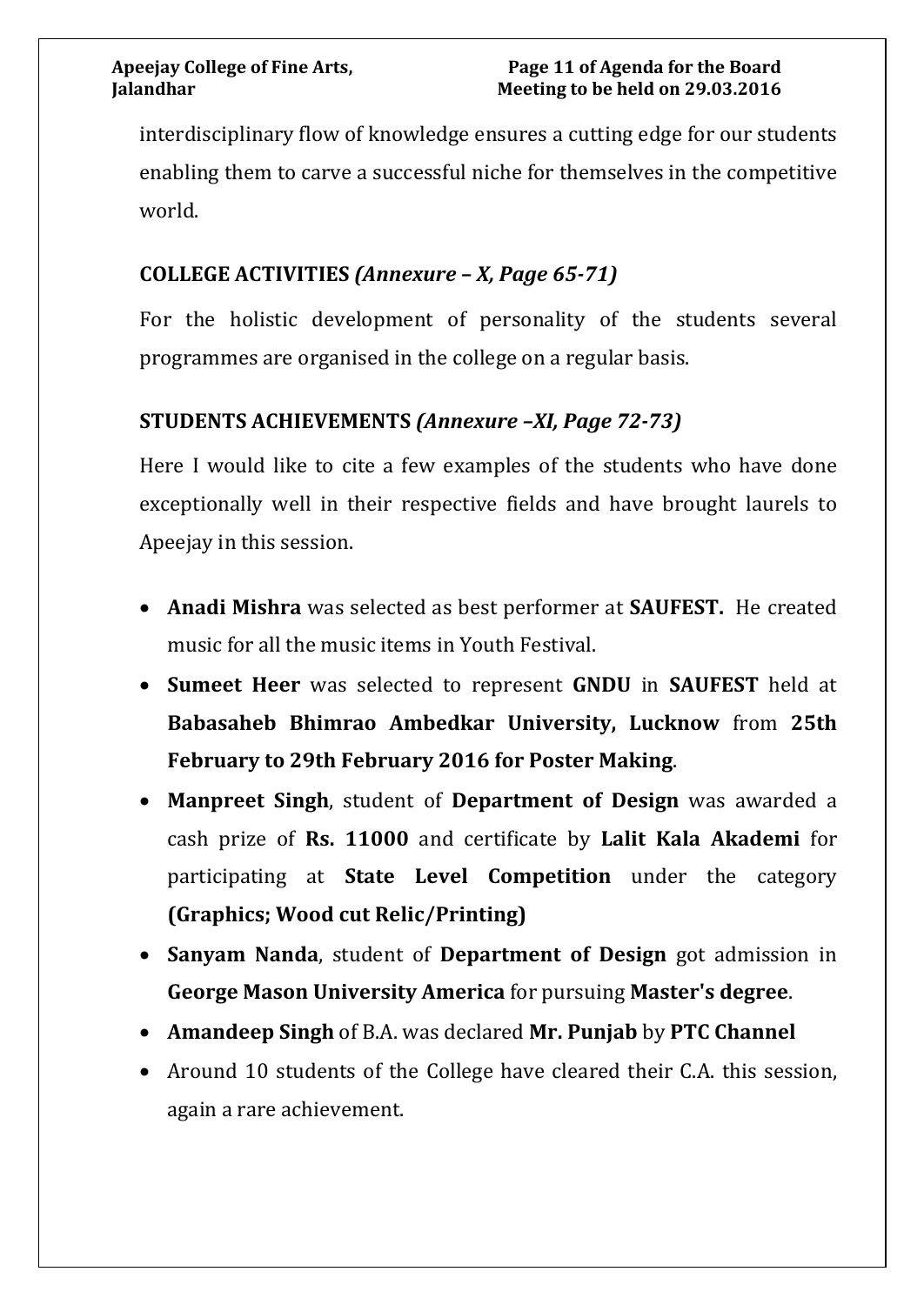- **Manpuneet Kaur,** student of **Department of Design Semester II** won a cash prize of **Rs. 2500/-** in **Graphics** by **3rd State Art Exhibition (Student Category)**
- **Ms. Hamani** of **BFA Semester II** won a cash prize of **Rs. 500/-** in **Photography** by **3rd State Art Exhibition (Student Category)**
- **Ms. Kirandeep Kaur** of **BFA Semester VIII** won **Commendable Certificate** in **Photography** by **3rd State Art Exhibition (Student Category)**
- **Mr. Aayush of BCA III** selected for *Scholar @ SAP Programme* by SAP Labs, India (German Based Company)
- It's a matter of great pride for us that 5 of our students from **BBA Semester III** have scored 100% marks in Statistics and Business in the Guru Nanak Dev University Exams held in December 2015.
- Another Student of **M.Sc. (Maths) Semester IV** has secured **100%** marks in the subject **'Topology'**

# **a. Resignations / Relieving /Retirement**

Faculty members relieved on account of superannuation *(Annexure –*

## *XII, Page 74)*

### **b. Annual Increments**

Detail of Annual increments granted to the staff *(Annexure – XIII, Page 74-77)*

### **c. Promotions**

Detail of Assistant professors who have been granted AGP of Rs. 7000/ in scale of 15600-39100 *(Annexure – XIV, Page 78)*

## **d. UGC Grants Received and – incurred**

Detail of UGC Grants received and Incurred *(Annexure – XV, Page 78-79)*